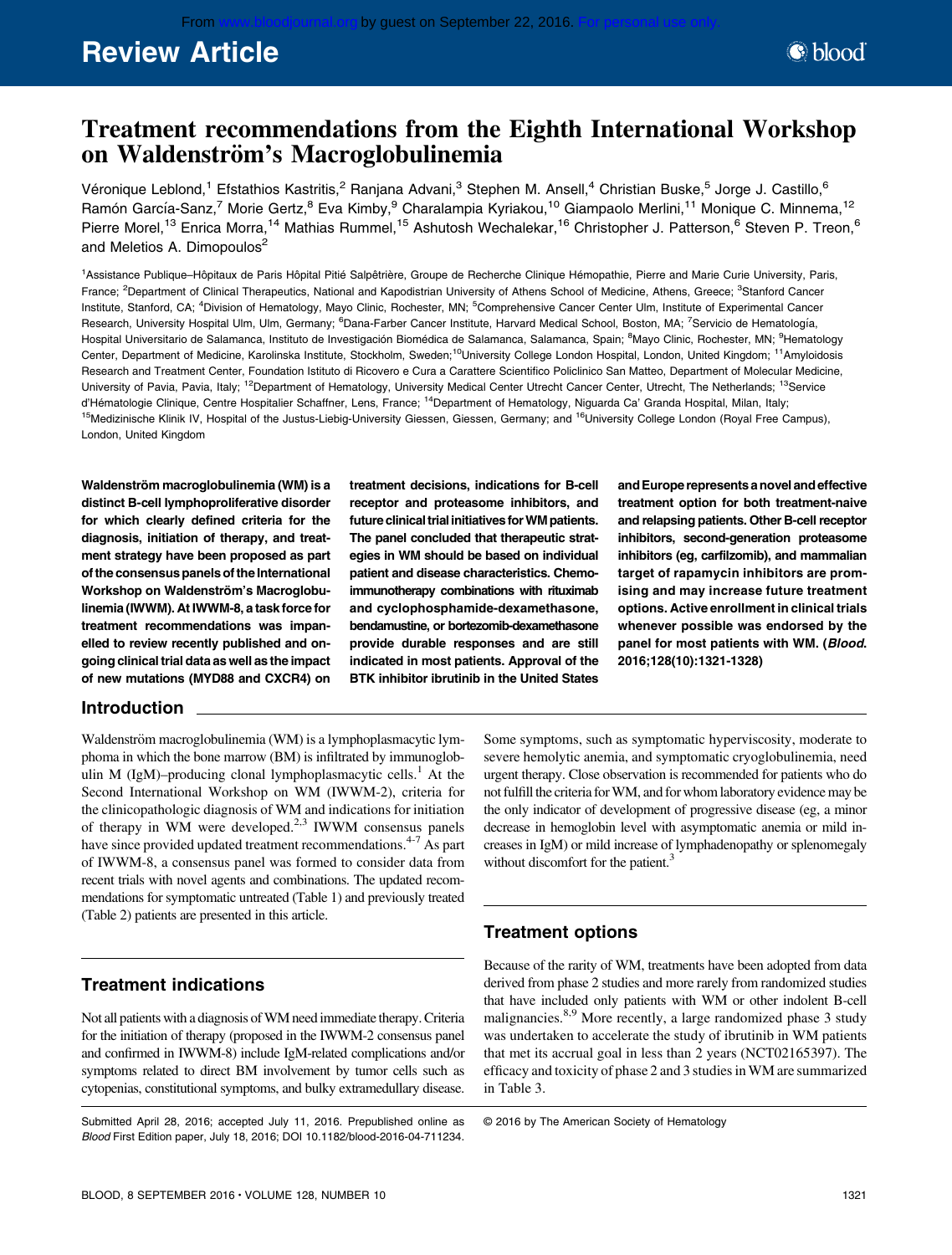#### 1322 LEBLOND et al BLOOD, 8 SEPTEMBER 2016 · VOLUME 128, NUMBER 10

#### Table 1. Consensus updates on the management of symptomatic, untreated WM patients

| Plasmapheresis                                     | Plasmapheresis should always and immediately be used for patients with symptomatic hyperviscosity. Furthermore,<br>plasmapheresis can be used to prevent flare in patients with high IgM level (typically >4000 mg/dL) before rituximab<br>administration. Plasmapheresis alone is not an effective treatment of the disease and must be followed by a rapidly acting<br>cytoreductive treatment.                                                                                                                                                                                                                                                                                                     |
|----------------------------------------------------|-------------------------------------------------------------------------------------------------------------------------------------------------------------------------------------------------------------------------------------------------------------------------------------------------------------------------------------------------------------------------------------------------------------------------------------------------------------------------------------------------------------------------------------------------------------------------------------------------------------------------------------------------------------------------------------------------------|
| Rituximab as a single agent                        | Because of the lower chance of response in WM patients with high IgM levels, and the risk of an IgM flare, rituximab single-<br>agent therapy should be avoided in patients with high IgM levels, but rather should be considered for WM patients with<br>immunologic disorders secondary to WM, such as anti-myelin-associated glycoprotein neuropathy or in frail patients less<br>likely to tolerate chemoimmunotherapy.                                                                                                                                                                                                                                                                           |
| Dexamethasone-rituximab-<br>cyclophosphamide (DRC) | DRC is an active and safe treatment choice for first-line treatment of WM with a manageable toxicity, and it can be considered in<br>frail patients requiring combination therapy.                                                                                                                                                                                                                                                                                                                                                                                                                                                                                                                    |
| Bendamustine-rituximab (Benda-R)                   | Benda-R is effective in treatment-naïve WM patients. Treatment is well tolerated even in elderly patients with limited episodes<br>of myelosuppression and infections when compared with purine analog-based regimens. In elderly patients and those with<br>renal impairment, the dose of bendamustine needs to be lowered. Four cycles of Benda-R may be sufficient to achieve<br>adequate response in most WM patients.                                                                                                                                                                                                                                                                            |
| Bortezomib-based therapy                           | Primary therapy with bortezomib is recommended for patients with high IgM levels, symptomatic hyperviscosity,<br>cryoglobulinemia or cold agglutinemia, amyloidosis, and renal impairment or in young patients in whom avoidance of alkylator<br>or nucleoside analog therapy is desired. The panel also recommends that bortezomib should ideally be given once per week<br>and possibly by a subcutaneous route; in case urgent reduction of the IgM level is needed, bortezomib can be started at<br>twice-per-week doses for 1 or 2 cycles and then be changed to once-per-week dosing to reduce risk of neurotoxicity.                                                                           |
| Carfilzomib-based therapy                          | Carfilzomib-based therapy represents an emerging neuropathy-sparing option for proteasome-inhibitor based therapy for WM.<br>Cardiac toxicity has been reported in 3% to 4% of multiple myeloma patients and could be an issue especially in elderly WM<br>patients with preexisting cardiac conditions. Other open issues include the optimal dose of carfilzomib and the optimal<br>schedule of administration.                                                                                                                                                                                                                                                                                     |
| <b>Ibrutinib</b>                                   | Ibrutinib is an option in symptomatic WM patients. Ibrutinib is approved as primary therapy in WM patients by the US Food and<br>Drug Administration, Health Canada, and the European Medicines Agency as primary therapy in WM patients who are not<br>candidates for chemoimmunotherapy. Ibrutinib should not be stopped unless toxicity or disease progression is suspected.<br>Increases in serum IgM and reductions in hemoglobin can occur if ibrutinib is held and should not be regarded as treatment<br>failure. The optimal use of ibrutinib (ie, in first-line treatment or previously treated disease) as a single agent or in combination<br>continues to be a subject of investigation. |

#### Monoclonal antibodies as a single agent

Rituximab. Rituximab is widely used in WM patients as a result of single-agent and combination studies in patients with WM and other indolent B-cell malignancies. Anti-CD20 monoclonal antibody therapy alone or in combination with chemotherapy is an important standard of care for most patients with WM.<sup>7,10-13</sup> Two schedules for rituximab monotherapy have been studied inWM: the standard schedule in which 1 once-per-week infusion of 375 mg/m<sup>2</sup> is administered for 4 weeks, and the extended schedule in which responsive patients received 4 more once-per-week infusions during weeks 12 to 16. With the standard schedule of rituximab administration, the overall response rates (ORRs) were 30% to 60%, and major responses were observed in 25% to 30% of patients. The duration of response (DOR) was 8 to 11 months in both untreated and previously treated patients in these studies.<sup>14,15</sup> Even for patients with minor responses, improvements in hemoglobin and platelet counts and reductions in lymphadenopathy and splenomegaly can be observed with rituximab.With the extended rituximab schedule, the ORR is 35% to 45% and the DOR has exceeded 16 to 29 months.<sup>16</sup> Rituximab is well tolerated although a transient increase in serum IgM levels (IgM flare) occurs in about 50% of patients.17 The rituximabinduced IgM flare occurs mostly during the first months of treatment but may persist for several months. This phenomenon is not associated with a higher risk of treatment failure, but physicians should be cautioned to not interpret this phenomenon hastily as lack of response or even progression. In patients with baseline high serum IgM levels, the IgM flare can lead to hyperviscosity-related complications.<sup>18</sup> WM patients with high IgM levels (ie, 4000 mg/dL or higher) should undergo prophylactic plasmapheresis, or rituximab should be avoided during the first 1 or 2 courses of systemic therapy until IgM levels decrease to a safer level.<sup>18,19</sup> Late-onset neutropenia (LON) has also been described with rituximab, mostly when it is combined with chemotherapy.20 The underlying mechanism of LON is not understood, but a cellular immune mechanism and/or antibody-mediated complement cytotoxicity have been proposed.<sup>21</sup> An association between a specific polymorphism in the IgG Fc receptor (Fc $\gamma$ RIIIa-V158F) and LON has been described.<sup>22</sup>

Ofatumumab. Ofatumumab is a fully human CD20-directed monoclonal antibody that targets a CD20 region at a different epitope than that of rituximab. Furman et  $al^{23}$  studied of atumumab as monotherapy in 37 treatment-naïve or previously treated patients. Of atumumab was given at 300 mg during week 1 followed by either 1000 mg/week (low dose) or 2000 mg/week (high dose) during weeks 2 to 4. Patients with stable disease or a minor response at week 16 were eligible to receive a re-dosing cycle consisting of ofatumumab at 300 mg during week 1 and then 2000 mg/week for 4 weeks. The ORR was 59%, which included major responses in 35% of patients. The ORR was higher in rituximab-naive patients and those with a serum IgM level of  $\leq$ 4000 mg/dL in the low-dose but not highdose ofatumumab cohort. Two patients with serum IgM levels .4000 mg/dL required plasmapheresis for renal insufficiency and hyperviscosity syndrome, and 2 patients experienced an IgM flare and subsequently responded. In patients with intolerance to rituximab, ofatumumab may represent a potential therapeutic option.<sup>24</sup> A therapeutic test dose with appropriate prophylaxis should be considered before administration of ofatumumab in a patient with rituximab intolerance. $24$ 

#### Combinations with rituximab

Because rituximab is an active and nonmyelosuppressive agent, its combination with various chemotherapeutic agents has been explored in WM. The choice of chemotherapy depends on comorbidities, how fast disease control is required, and the manifestations of the disease.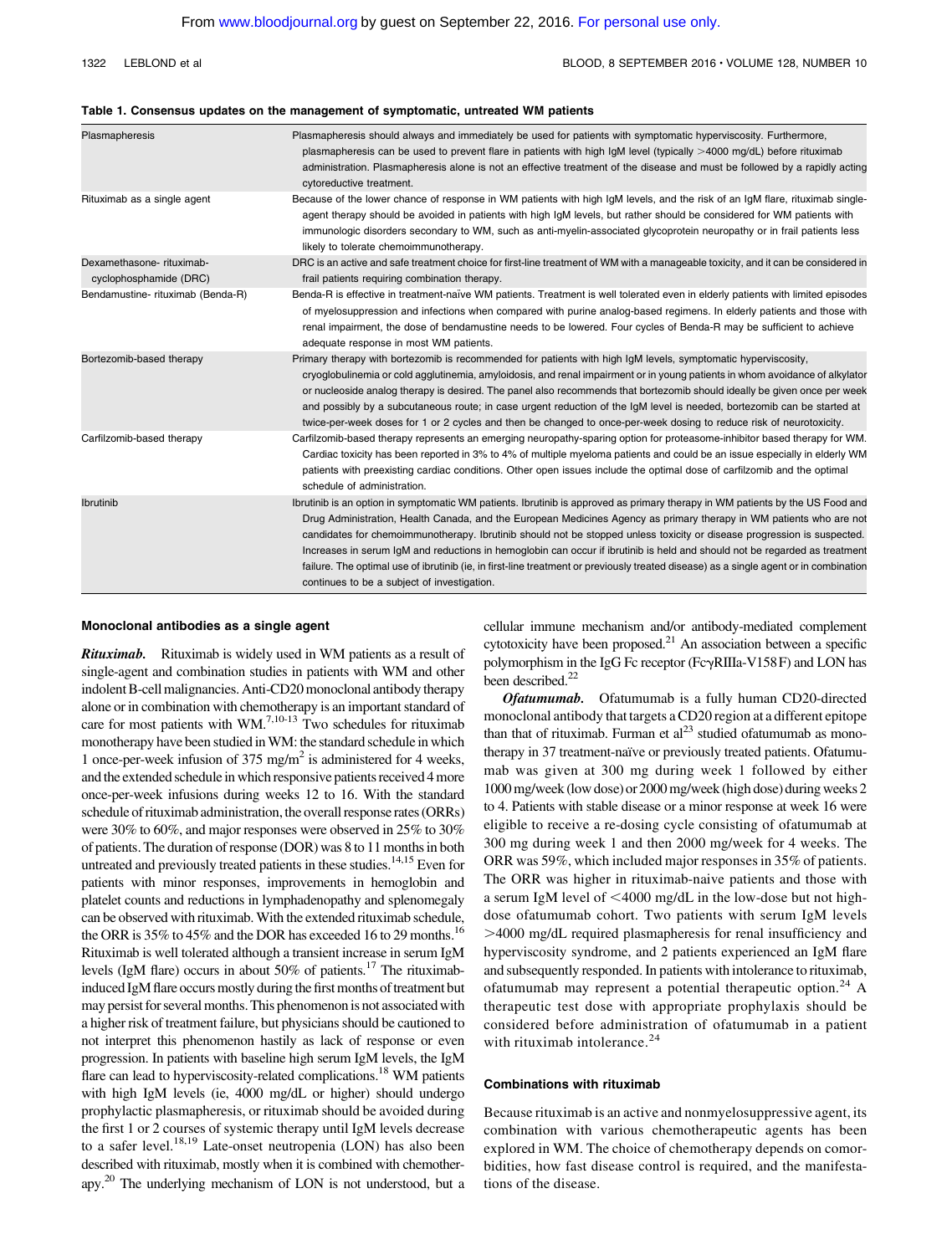#### Table 2. Consensus updates on the management of symptomatic, previously treated WM patients

| Re-treatment              | Treatment with any of the interventions listed for symptomatic, untreated patients can be considered for previously treated patients requiring<br>therapy. Re-treatment may be considered with any of the above interventions if a response was achieved for 2 or more years with the prior<br>regimen. Patients who progressed on first-line ibrutinib should not be retreated with ibrutinib.                                                                                                                                                                                                                                                                                                        |
|---------------------------|--------------------------------------------------------------------------------------------------------------------------------------------------------------------------------------------------------------------------------------------------------------------------------------------------------------------------------------------------------------------------------------------------------------------------------------------------------------------------------------------------------------------------------------------------------------------------------------------------------------------------------------------------------------------------------------------------------|
| Ofatumumab                | In patients with intolerance to rituximab, ofatumumab is a potential therapeutic option.                                                                                                                                                                                                                                                                                                                                                                                                                                                                                                                                                                                                               |
| <b>Ibrutinib</b>          | Ibrutinib is an option in symptomatic WM patients. Ibrutinib is approved as primary therapy in WM patients by the US Food and Drug<br>Administration, Health Canada, and the European Medicines Agency as primary therapy in WM patients who are not candidates for<br>chemoimmunotherapy. Ibrutinib should not be stopped unless toxicity or disease progression is suspected. Increases in serum IgM and<br>reductions in hemoglobin can occur if ibrutinib is held, and should not be regarded as treatment failure. The optimal use of ibrutinib (ie, as<br>first-line treatment or in previously treated disease) as a single agent or in combination continues to be a subject of investigation. |
| Nucleoside analogs        | Fludarabine-based combinations can be considered in fit WM patients with previously treated disease for whom other less toxic treatments<br>have failed. In young patients who are eligible for autologous SCT (ASCT), stem cells should be collected before fludarabine<br>administration.                                                                                                                                                                                                                                                                                                                                                                                                            |
| Everolimus                | Everolimus can be considered as a treatment option in the relapsed or refractory setting, although owing to the toxicities associated with this<br>agent, everolimus is best considered in patients who are unresponsive or progressed after multiple lines of other better-tolerated<br>therapies. Serial BM biopsies may help clarify underlying disease response or progression to everolimus, given the IgM discordance<br>observed with this agent.                                                                                                                                                                                                                                               |
| Immunomodulatory agents   | On the basis of the current data, the use of lenalidomide and pomalidomide should be considered in the context of a clinical trial, given their<br>potential adverse events.                                                                                                                                                                                                                                                                                                                                                                                                                                                                                                                           |
| Stem cell transplantation | The panel agrees that stem cell transplantation (SCT) should be discussed in selected WM cases, although physicians should take into<br>account the numerous available alternative treatment options. ASCT is a feasible and effective treatment option for high-risk WM patients<br>who are eligible for transplant, but should ideally be offered at early relapses. ASCT is not as beneficial for patients exposed to more than<br>3 lines of therapy or with chemotherapy refractory disease. Allogeneic SCT, when appropriate, should preferably be considered in the<br>context of clinical trials.                                                                                              |

#### Rituximab with alkylators

The combination of dexamethasone, rituximab, and cyclophosphamide was evaluated in a prospective study of 72 untreated WM patients. An ORR of 83% was observed that included 7% complete responses (CRs) and 67% partial responses (PRs). The 2-year progression-free survival (PFS) was 67% for all evaluable patients and 80% for responders. Median time to response was long (4.1 months), suggesting that this combination is not appropriate if rapid control of disease is necessary. Toxicities were mild, with only 9% of patients having grade 3 to 4 neutropenia.<sup>25</sup> That study was recently updated to show a time to treatment failure of 35 months. The majority of relapsing patients were still sensitive to rituximab-based therapies, and long-term toxicity profile was favorable with only 1 patient with myelodysplastic syndrome and 2 patients with transformation to diffuse large B-cell lymphoma. The cause of death was prospectively evaluated in that study, and only 32% of deaths were related to WM at a median follow-up of 8 years. The 8-year overall survival (OS) based on the International Prognostic Scoring System (IPSS) WM score was 100%, 55%, and 27% for low-, intermediate-, or high-risk disease, respectively ( $P = .005$ ).<sup>25,26</sup>

#### Rituximab with purine analogs

Most data on fludarabine-based regimens have been discussed in previous consensus guidelines and include fludarabine and rituximab combinations.5-7 Both rituximab and fludarabine, as well as rituximab, fludarabine, and cyclophosphamide are effective as primary therapy, and salvage therapy has a median PFS exceeding 50 months.<sup>27-30</sup> However, because of the risk of long-lasting cytopenias and secondary malignancies with these combinations, first-line treatment is not recommended but could be an option in patients with a high-risk of relapsing.

#### Rituximab with bendamustine

Rituximab and bendamustine (Benda-R) was compared with rituximab plus cyclophosphamide, doxorubicin, vincristine, and prednisone (R-CHOP) in a phase 3 open-label trial. A total of 546 patients were enrolled in this study of indolent non-Hodgkin lymphoma, including 41 patients with WM (22 treated with Benda-R and 19 with R-CHOP).

Patients on the Benda-R arm received 6 cycles of bendamustine at 90 mg/m<sup>2</sup> on days 1 and 2 and rituximab at 375 mg/m<sup>2</sup> on day 1 every 4 weeks. A similar ORR (95%) but with a longer PFS was reported for the Benda-R arm (median, 69.5 months) versus R-CHOP (median, 28.1 months), along with a better tolerance (lower rates of grade 3 to 4 neutropenia, infectious complications, peripheral neuropathies, and alopecia).<sup>8</sup>

### The outcome of 30 WM patients with relapsed/refractory disease who received bendamustine alone, or with a CD20-directed antibody has also been examined.<sup>31</sup> An ORR of 83% and a median PFS of 13 months was reported in that study. Overall, therapy was well tolerated, although prolonged myelosuppression occurred in patients who had received prior nucleoside analog therapy. Tedeschi et al<sup>32</sup> reported a retrospective study of Benda-R in 71 previously treated WM patients who received bendamustine at 50 to 90 mg/m<sup>2</sup> on days 1 and 2, with rituximab given on day 1. The ORR was 80%, and 75% of patients achieved a major response. The major toxicity was grade 3 to 4 neutropenia, which occurred in 13% of the patients. The median PFS was not reached after a median follow-up of 19 months. Among responders, the median time to 50% reduction in serum paraprotein was 3 months. No IgM flare was observed in this series. Sixty-six percent of patients completed the planned 6 courses. Ten patients discontinued because of toxicity. None of the patients developed aggressive lymphoma, secondary myelodysplastic syndrome, or acute myeloid leukemia, but a solid cancer was observed in 3 patients.

#### Rituximab plus bortezomib

The Waldenström Macroglobulinemia Clinical Trials Group (WMCTG) studied bortezomib, dexamethasone, and rituximab in 23 untreated patients, with administration of intravenous bortezomib at 1.3 mg/m<sup>2</sup>, dexamethasone at 40 mg twice per week on days 1, 4, 8, and 11, and rituximab  $375 \text{ mg/m}^2$  on day 11 for 4 cycles as induction treatment and 4 more cycles at 3 months as maintenance treatment.<sup>33</sup> The ORR and major response rates were 96% and 83%, respectively, with a median time to response of 1.4 months. Sixty percent of patients discontinued treatment after 4 cycles because of treatment-related peripheral neuropathy. The median PFS was 66 months.<sup>34</sup> Treatment with bortezomib once per week has also been investigated. Twenty-six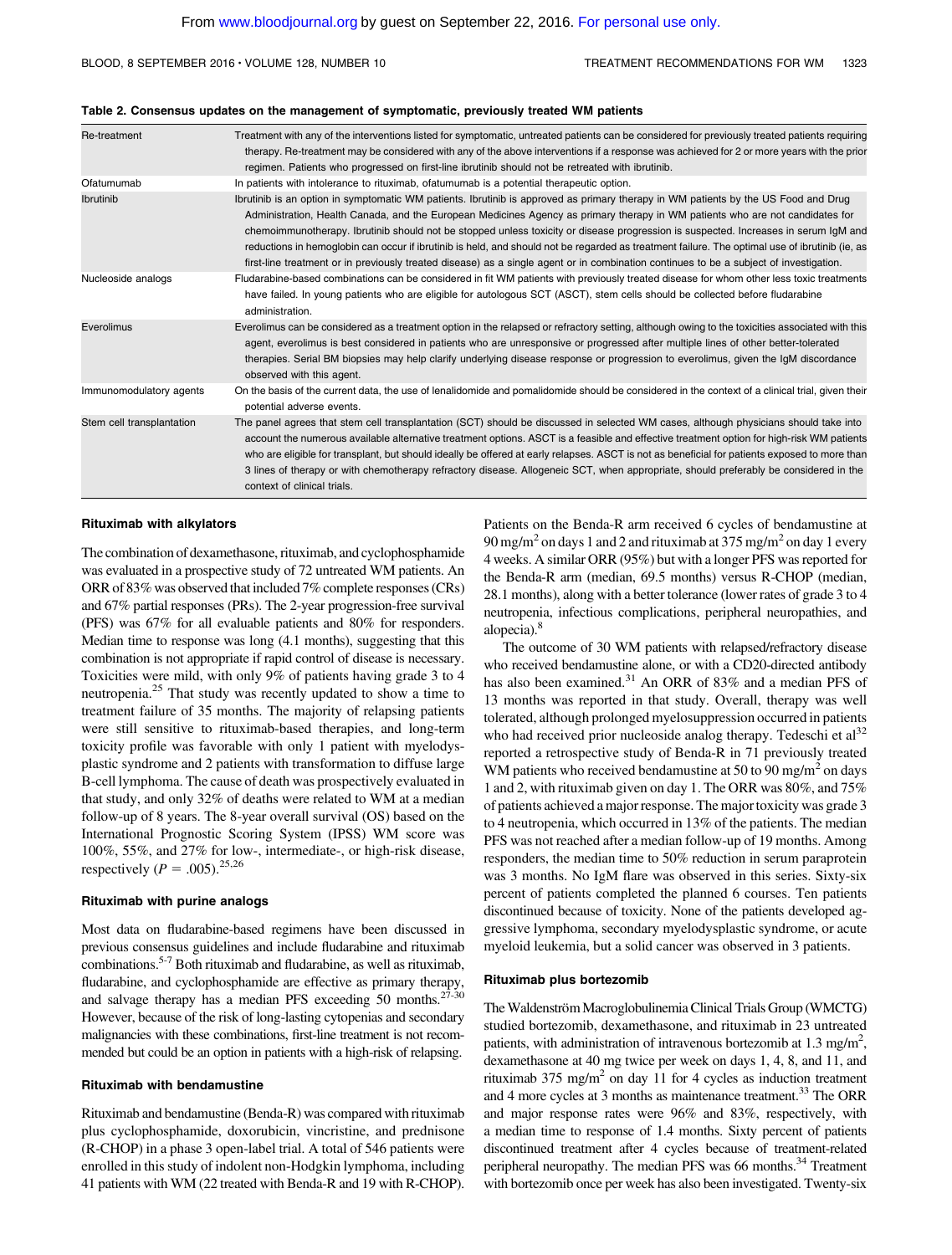#### 1324 LEBLOND et al BLOOD, 8 SEPTEMBER 2016 · VOLUME 128, NUMBER 10

#### Table 3. Summary of efficacy and toxicity for select phase 2 and 3 studies of therapeutic regimens for WM

|                                                 |           |                    |                            |      | Major            |                | <b>Median</b>                  |                              |                                                                                                                                    |
|-------------------------------------------------|-----------|--------------------|----------------------------|------|------------------|----------------|--------------------------------|------------------------------|------------------------------------------------------------------------------------------------------------------------------------|
| Combination                                     | Reference | No. of<br>patients | Treatment ORR<br>naïve (%) | (%)  | <b>RR</b><br>(%) | CR<br>(%)      | TTP (mo)                       | PFS (mo)                     | Safety                                                                                                                             |
| Rituximab + cyclophosphamide +<br>dexamethasone | 25, 26    | 72                 | 100                        | 83   | 74               | $\overline{7}$ | 35                             |                              | Mild hematologic toxicity                                                                                                          |
| $Rituximab + fludarabine$                       | 27        | 43                 | 63                         | 95   | 86               | 4              | 51                             |                              | Hematologic toxicity, infection                                                                                                    |
| Rituximab + fludarabine +<br>cyclophosphamide   | 28        | 43                 | 65                         | 79   | 74               | 11             | <b>NR</b>                      |                              | Hematologic toxicity, including<br>prolonged cytopenias, infection,<br>secondary malignancies                                      |
| Rituximab + fludarabine +<br>cyclophosphamide   | 30        | 82                 | 33                         | 81   | 74               | 10             |                                | 79% at 3 y;<br>79 in relapse | Hematologic toxicity, including<br>prolonged cytopenias, infection,<br>secondary malignancies                                      |
| Rituximab + fludarabine +<br>cyclophosphamide   | 29        | 40                 | $\Omega$                   | 80   | 80               | 10             | Median not<br>reached at 52 mo |                              | Hematologic toxicity, including<br>prolonged cytopenias, infection,<br>secondary malignancies                                      |
| $Rituximab + bendamustine$                      | 8         | 22                 | 100                        | 95   | <b>NA</b>        | <b>NA</b>      | 69.5                           |                              | Hematologic toxicity, rash, fatigue                                                                                                |
| $Rituxima b + bendamustine$                     | 32        | 71                 | 100                        | 80   | 75               | $\overline{7}$ | <b>NR</b>                      |                              | Hematologic toxicity, rash, fatigue                                                                                                |
| $Rituximab + bortezomib$                        | 35        | 26                 | 100                        | 88   | 65               | 4              | <b>NR</b>                      |                              | IgM flare, nausea, decreased<br>incidence of peripheral neuropathy<br>with once-per-week bortezomib dosing                         |
| Rituximab + bortezomib +<br>dexamethasone       | 33, 34    | 23                 | 100                        | 96   | 83               | 13             | 66                             |                              | Hematologic toxicity, high rate of<br>peripheral neuropathy with twice-per-week<br>bortezomib dosing                               |
| $Rituximab + bortezomib$                        | 36        | 37                 | 0                          | 81   | 51               | 5              | 16                             | 15.6                         | IgM flare, nausea, lymphopenia                                                                                                     |
|                                                 |           |                    |                            |      |                  |                |                                |                              | Low rate of peripheral neuropathy<br>with once-per week bortezomib dosing                                                          |
| Rituximab + bortezomib +<br>dexamethasone       | 37        | 59                 | 100                        | 85   | 68               | 3              |                                | 42                           | Low rate of peripheral neuropathy with<br>twice-per-week dosing to once-per-week<br>bortezomib dosing after first cycle, IgM flare |
| Carfilzomib + rituximab +<br>dexamethasone (I)  | 38        | 31                 | 90                         | 87   | 68               | 3              | 64% at 15 mo                   |                              | IgM flare, hypogammaglobulinemia, rare<br>cardiomyopathy                                                                           |
| Rituximab + lenalidomide (I)                    | 43        | 16                 | 75                         | 50   | 25               | 0              | 17                             |                              | Hematologic toxicity, IgM flare                                                                                                    |
| Everolimus (I)                                  | 45        | 60                 | $\mathbf{0}$               | 73   | 50               | $\mathbf 0$    | 25                             | 21                           | Hematologic toxicity, stomatitis,<br>pneumonitis, rash                                                                             |
| Ibrutinib                                       | 47        | 63                 | 0                          | 90.5 | 73               | 0              |                                | 69% at 2 y                   | Bleeding, atrial fibrillation, mild<br>hematologic toxicity                                                                        |

I, investigational outside United States; NA, not available; NR, not reached; RR, response rate; TTP, time to progression.

patients received bortezomib at 1.6 mg/m<sup>2</sup> intravenously on days 1, 8, and 15 during 6 cycles in a 28-day cycle and rituximab at 375 mg/m2 at each cycle during 4 cycles.<sup>35</sup> Eighty-eight percent of patients obtained a response, with a 65% major response rate. The 1-year event-free survival was 79%. Neurologic complications were limited, and no grade 3 to 4 treatment-related neuropathy was reported. Grade 3 to 4 neutropenia was observed in 12% of patients. Among patients previously treated with this regimen, the ORR was 81%, with a 51% major response rate and a median PFS of 15.6 months. Sixteen percent of patients developed grade 3 neutropenia, and 5% of patients had grade 3 neuropathy.<sup>36</sup> Dimopoulos et al<sup>37</sup> reported the efficacy and toxicity of bortezomib, dexamethasone, and rituximab in 59 treatment-naive patients. To avoid IgM flare, the first induction cycle consisted of bortezomib 1.3 mg/m<sup>2</sup> intravenously on days 1, 4, 8, and 11 followed by 4 cycles of bortezomib  $1.6$  mg/m<sup>2</sup> intravenously once per week for 4 weeks with rituximab and dexamethasone in cycles 2 and 5. Peripheral neuropathy was observed in 46% of the patients (grade  $\geq$ 3 in 7%), but only 5 patients (8%) discontinued bortezomib as a result of neuropathy. After a minimum follow-up of 32 months, the median PFS was 42 months, 3-year DOR for patients with PR was 70%, and 3-year survival was 81%.

In the previous IWWM recommendations, the panel noted that neurotoxicity was the major concern with bortezomib because of underlying IgM-related neuropathy resulting from WM or age-related comorbidities such as diabetes. Weekly dosing and subcutaneous

administration (as observed in myeloma patients) may reduce rates and severity of neuropathy and is being explored in a randomized phase 2 trial of subcutaneous bortezomib, cyclophosphamide, and rituximab versus fludarabine, cyclophosphamide, and rituximab for initial therapy of WM (NCT01592981). The impact of the addition of subcutaneous bortezomib to rituximab, cyclophosphamide, and dexamethasone is also being evaluated in a large European phase 3 study (NCT01788020). Bortezomib is not toxic to stem cells, and long-term follow-up in myeloma patients does not suggest a risk for secondary malignancies. Prophylaxis against herpes zoster is strongly recommended for WM patients receiving proteasome inhibitors.

#### Rituximab plus carfilzomib

Carfilzomib, a second-generation proteasome inhibitor, is associated with a low risk of neurotoxicity in multiple myeloma patients and was recently evaluated in combination with rituximab and dexamethasone, mainly in untreated WM patients.<sup>38</sup> The schedule of carfilzomib was attenuated (days 1 and 2 and days 8 and 9) compared with myeloma dosing, and maintenance therapy (days 1 and 2 only) was given every 8 weeks for 8 cycles. ORR was 87% (35% had a very good PR or better), MYD88 or CXCR4 mutation status did not have an impact, and no grade  $\geq$ 3 neuropathy was observed. With a median follow-up of 15.4 months, 20 (65%) of 31 patients remain progression-free. Carfilzomib is currently available in the United States as an off-label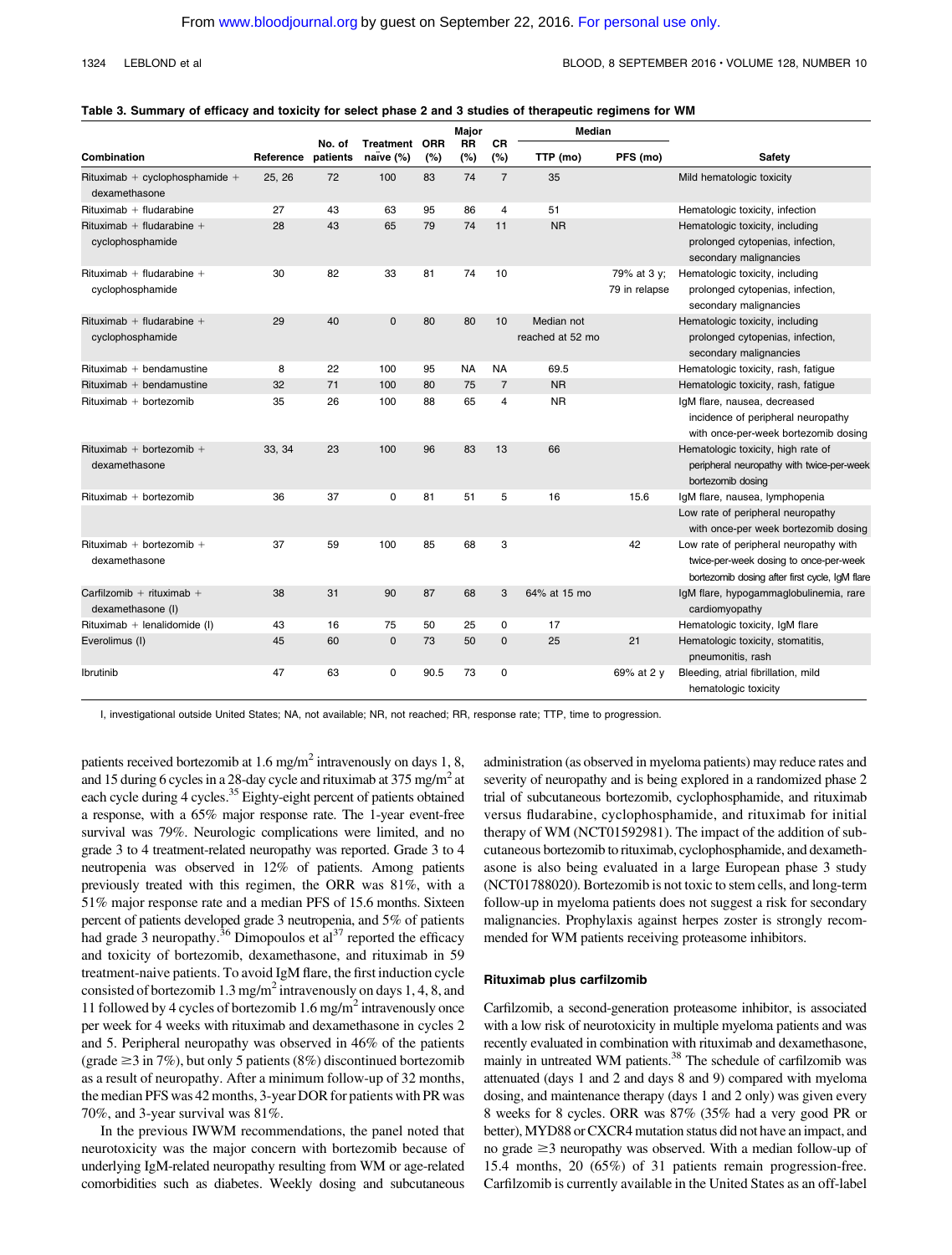indication for WM, and in treatment options by the National Comprehensive Cancer Network (NCCN). However, it is not currently available for WM in many other countries.

#### Maintenance rituximab

The role of maintenance therapy was addressed in a retrospective series of 248 rituximab-naive WM patients who then received and responded to a rituximab-containing regimen.<sup>35</sup> Of these patients, 86 (35%) subsequently received maintenance rituximab. Maintenance treatment with rituximab appeared to extend PFS and OS in comparison with those patients who were observed. An increased incidence of sinobronchial infections (mainly grades 1 and 2) along with reduction of uninvolved immunoglobulins (IgA and IgG) was more pronounced in those patients who received maintenance therapy.<sup>39</sup> A randomized prospective study is ongoing in Germany (NCT00877214; Significance of Duration of Maintenance Therapy With Rituximab in Non-Hodgkin Lymphomas [MAINTAIN]) and is evaluating the impact of 2 years of rituximab maintenance versus observation alone after induction with rituximab and bendamustine in untreated patients.

#### Stem cell transplantation

Stem cell transplantation (SCT) remains an option for salvage therapy in WM, particularly among younger patients who have had multiple relapses or those with primary refractory disease. In a European Bone Marrow Transplant Registry (EBMTR) study that included 155 evaluable WM patients who underwent autologous stem cell transplantation, the 5-year OS was 69%, PFS was 49%, incidence of relapse was 47%, and non-relapse mortality was 5.6%.40 Incidence of relapse was significantly lower in patients receiving ASCT in first CR (CR1), first very good PR, and first PR (PR1) compared with transplantation in subsequent CRs or PRs or with refractory disease (39% vs 53%;  $P = .001$ ), translating into a significant disease-free survival (50% vs  $40\%;P = .004$ ) and OS benefit (71% vs 63%;  $P = .033$ ) for the patients who received transplants early in the course of their disease. The outcomes of previously treated WM patients who received myeloablative and reduced-intensity allogeneic SCT were also reported by the EBMTR.41 The ORR was 76%, the 5-year PFS rate was 56%, and the 5-year OS rate was 62%. Among patients who received reducedintensity allogeneic SCT, similar PFS and OS rates were observed (49% and 64%, respectively). NRM at 3 years was high at 33% for myeloablative transplantation and 23% for reduced-intensity allogeneic SCT. CRs occurred in about 20% of patients with allogeneic hematopoietic SCT.

### Novel treatment agents

#### Immunomodulatory agents

In a phase 1/2 study, lenalidomide monotherapy was used at a low dose (starting at 15 mg) (trial RV-WM-0426) in 17 previously treated patients.42 Dose-limiting toxicities occurred at the highest dose tested (20 mg); thus the dose of lenalidomide chosen for further testing was 15 mg/day for 21 of 28 days. Seven (50%) of 14 patients completed 1 year of single-agent lenalidomide treatment at 15 mg/day. In an intentto-treat analysis, single-agent lenalidomide provided an ORR of 29%. Interestingly, all responses were obtained in cycles 9 to 12. An IgMflare was observed in 3 patients. With a median follow-up of 36 months, the median time to progression was 16 months, and the 5-year OS was 91%. The most frequent adverse events (grade  $\geq$ 3) at 15 mg were 14%

anemia and 43% neutropenia; no grade 3 thrombocytopenia was reported. The combination of rituximab and lenalidomide (25 mg once per day for 3 weeks followed by 1 week of rest) was studied by the WMCTG<sup>43</sup> in 16 WM patients, 12 of whom were previously untreated. The ORR was 50%, and only 1 case of neuropathy was observed. Abrupt decreases in hematocrit were observed in 88% of patients, and they occurred despite reduction of lenalidomide to 5 mg/day. IgM flare was also observed and necessitated plasmapheresis in some patients.

The combination of pomalidomide, dexamethasone, and rituximab was also explored in previously treated WM patients in a doseescalating phase 1 study.<sup>44</sup> Among the 7 enrolled patients, 3 (43%) attained a major response. The median time to response was 2.1 months. Three patients required emergent plasmapheresis for an IgM flare, which led to discontinuation of protocol therapy. The median response duration was 15.1 months, and all 3 patients continued to respond at study reporting.

#### Mammalian target of rapamycin inhibitors

Ghobrial et  $a1^{45}$  reported the long-term results of a phase 2 trial with everolimus in 60 relapsed/refractory patients. The response rate was 50% PR and 23% minor responses. The median time to response was 2 months, and the median PFS was 21 months. Toxicity was hematologic, with 27% of the patients having grade 3 to 4 anemia and 20% having thrombocytopenia. Pulmonary toxicity was also reported. Among untreated, symptomatic WM patients, the ORR for everolimus was  $72\%$  and the major response rate was  $60\%$ .<sup>46</sup> Discordance between serum IgM levels and BM disease response was common, and it complicated response assessment. Oral ulcerations frequently occur with everolimus, and an oral dexamethasone swishand-spit solution may be preventative. Toxicity resulting from everolimus was pronounced in this study and included cytopenias and pulmonary pneumonitis requiring frequent dose reductions. The results of a phase 1/2 study of everolimus in combination with rituximab with or without bortezomib in 46 patients was recently reported.<sup>47</sup> The response rate was 89% and the median PFS was 21 months in 36 patients who received full-dose therapy. Everolimus is currently available in the United States as an off-label indication for WM and in NCCN treatment options. However, it is not currently available for WM in many other countries.

#### B-cell receptor (BCR) pathway inhibitors

Ibrutinib is a BTK inhibitor effective in high-risk patients with chronic lymphocytic leukemia (CLL) and mantle cell lymphoma. There is a strong rationale for using this drug in WM patients, given that BTK is activated by mutated MYD88 and enhances the survival of WM cells by activation of nuclear factor  $\kappa$ B. Treon et al<sup>48</sup> recently reported the results of a prospective study of ibrutinib in 63 symptomatic patients with WM who received at least 1 previous treatment. The median time to at least a minor response was 4 weeks. The ORR was 91%, the major response rate was 73%, and among all patients, the estimated 2-year PFS rate was 69% and the estimated 2-year OS rate was 95%. Treatment-related toxic effects of grade 2 or greater included neutropenia in 22% of the patients and thrombocytopenia in 14%, both of which were more common in heavily pretreated patients; there was also postprocedural bleeding in 3%, epistaxis associated with the use of fish oil supplements in 3%, and atrial fibrillation associated with a history of arrhythmia in 5%. The results of therapy with ibrutinib as a single agent are impressive, and the high rates of response and tolerance to therapy were confirmed in a study of single-agent ibrutinib in 31 relapsed/refractory WM patients by Dimopoulos et al.<sup>49</sup> In addition, Furman et  $al^{50}$  reported on the durability of responses in previously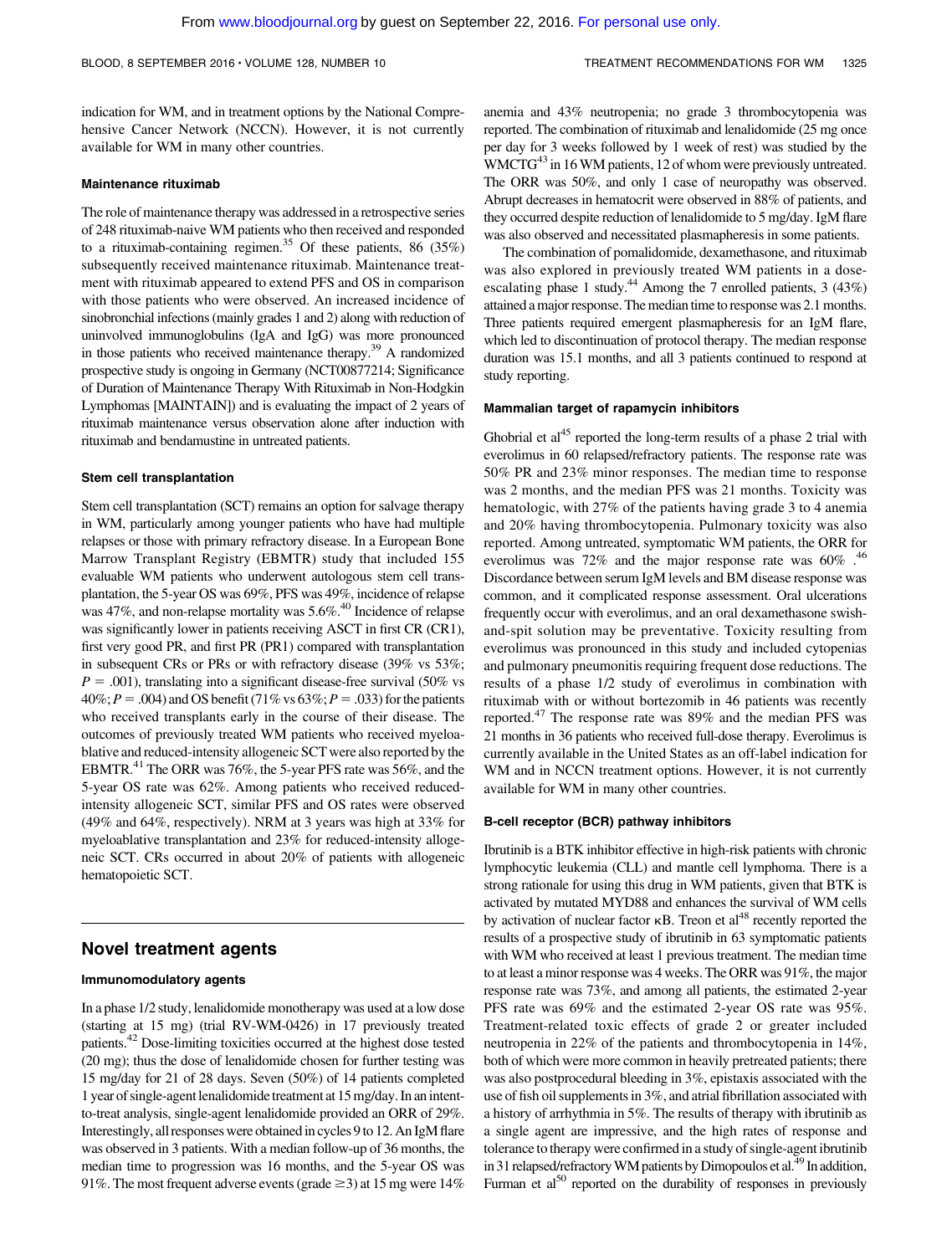treated WM patients included in a phase 1 study who received ibrutinib at 12.5 mg/kg per day to 560 mg per day. Three of 4 WM patients included in that study achieved a major response and continued to respond  $>4$  years after the start of ibrutinib therapy.

Overall treatment with ibrutinib is well tolerated in WM patients. An off-target effect of ibrutinib on platelet aggregation with bleeding complications has been described in CLL trials.<sup>51</sup> The use of ibrutinib in patients who require other anticoagulants or medicinal products that inhibit platelet function may increase the risk of bleeding, and particular care should be taken if anticoagulant therapy is used. Moreover, acquired von Willebrand disease associated with a high IgM level can be responsible for bleeding,<sup>52</sup> although patients with acquired von Willebrand disease showed benefit after treatment with ibrutinib.<sup>48</sup> The panel recommends that testing for von Willebrand activity in patients with a history of bleeding diathesis before starting ibrutinib is reasonable. In case of surgery, ibrutinib should be held at least 3 to 7 days pre- and postsurgery, depending upon the type of surgery and the risk of bleeding. Another potential off-target effect is the risk of atrial fibrillation. In a series of 112 WM patients receiving ibrutinib, the cumulative risk of atrial fibrillation at 1, 2, and 3 years was 5.4%, 7.1%, and 8.9%, respectively.<sup>53</sup> Patients with a prior history of atrial fibrillation had a shorter time to atrial fibrillation compared with those without a history (3.9 vs 33.4 months, respectively). Nearly all patients who developed atrial fibrillation were able to continue ibrutinib after cardiologic intervention and/or ibrutinib dose reduction.<sup>53</sup> In patients with preexisting atrial fibrillation that required anticoagulant therapy, alternative treatment options to ibrutinib can also be considered. Ibrutinib produces a mild decrease in QT interval. The underlying mechanism and safety relevance of this finding are not known. Clinicians should use clinical judgment when assessing whether to prescribe ibrutinib to patients at risk from further shortening of their QT interval. Ongoing randomized studies are comparing the efficacy of rituximab with either placebo or ibrutinib in relapsing and in treatment-naive patients (NCT02165397). In CLL, resistance to ibrutinib with BTK C481S mutation or  $PLC\gamma2$  mutations have been described in few patients and remain under investigation.<sup>54</sup>

Novel BTK inhibitors are in clinical development and may offer additional choices: CC-292, ONO-4059, ACP-196, and BGB-3111. The cost-effectiveness of these new compounds will invariably need to be addressed through pharmacoeconomic studies.

Both MYD88 and CXCR4 mutations can have an impact on ORRs and major responses to ibrutinib. WM patients who are wild-type for MYD88 had a lower ORR and no major response to ibrutinib.<sup>55</sup> CXCR4 mutations may also have an impact on the efficacy of this drug, with lower ORRs and major responses as well as delayed responses observed in WM patients with mutated CXCR4.<sup>55</sup> The panel recommends that testing for MYD88 should be considered for patients who are candidates for ibrutinib therapy, and that MYD88 and CXCR4 mutation status should be investigated in the context of clinical trials to clarify its impact on treatment outcome for novel agents. The panel also agrees that more data are needed for tailoring treatment options according to MYD88 and CXCR4 mutation status.

monoclonal antibodies with proteasome inhibitors. The aim of the first-line treatments is to reach a high response rate with a prolonged PFS. The panel agrees that there is need to perform clinical trials with chemotherapy-free combinations with new compounds alone or in combination with anti-CD20 antibodies. Ibrutinib is approved in the first-line setting, and first-line trials with ibrutinib and other BCR inhibitors are needed to assess the efficacy and tolerability of these agents in treatment-naïve patients.

#### Which clinical trials should be prioritized in the salvage setting for symptomatic WM patients?

The panel agrees that investigation of BCR inhibitors along with existing and novel compounds in patients in the relapsed/refractory setting should be a priority. BCR inhibitors combined with proteasome inhibitors would be of interest for overcoming resistance by interfering with the 2 key pathways that are affected by MYD88. A randomized trial comparing the efficacy of BCR inhibitors alone to that of BCR inhibitors and proteasome inhibitors could answer this question. Obinutuzumab, which has shown efficacy in CLL and follicular lymphoma, is of interest as a combination partner in WM. The use of CXCR4 antagonists such as plerixafor or ulocuplumab as well as other antagonists in development may offer an opportunity to extend the activity of therapeutics impacted by the CXCR4 mutation in WM patients.

### Summary

Rituximab alone can be considered for WM patients with immunologic disorders secondary to WM, such as anti-myelin-associated glycoprotein neuropathy, or in frail patients who are less likely to tolerate chemoimmunotherapy. Rituximab should be avoided or withheld, or plasmapheresis should be performed before rituximab is given in patients with high IgM levels because of concerns regarding an IgM flare that could prompt symptomatic hyperviscosity. Chemoimmunotherapy combinations with rituximab, cyclophosphamide, and dexamethasone; Benda-R; or bortezomib and dexamethasone provide durable responses and are still indicated in most patients. The approval of the BTK inhibitor ibrutinib in the United States and Europe represents a novel and effective treatment option for both treatmentnaïve and relapsing patients. Other BCR inhibitors, second-generation proteasome inhibitors (eg, carfilzomib), and mammalian target of rapamycin inhibitors are promising and may expand future treatment options. Active enrollment in clinical trials whenever possible was endorsed for most patients with WM.

### Acknowledgment

The authors acknowledge the contributions of the staff of the Bing Center for Waldenstrom's Macroglobulinemia for facilitating the consensus efforts that made this manuscript possible.

### Future options

Which clinical trials should be prioritized in the first-line setting for symptomatic WM patients?

Many options are available in first-line treatment: chemoimmunotherapy with anti-CD20 monoclonal antibodies or the combination of anti-CD20

### Authorship

Contribution: V.L., M.A.D., and S.P.T. edited the final manuscript draft based on input from panel members. All authors participated on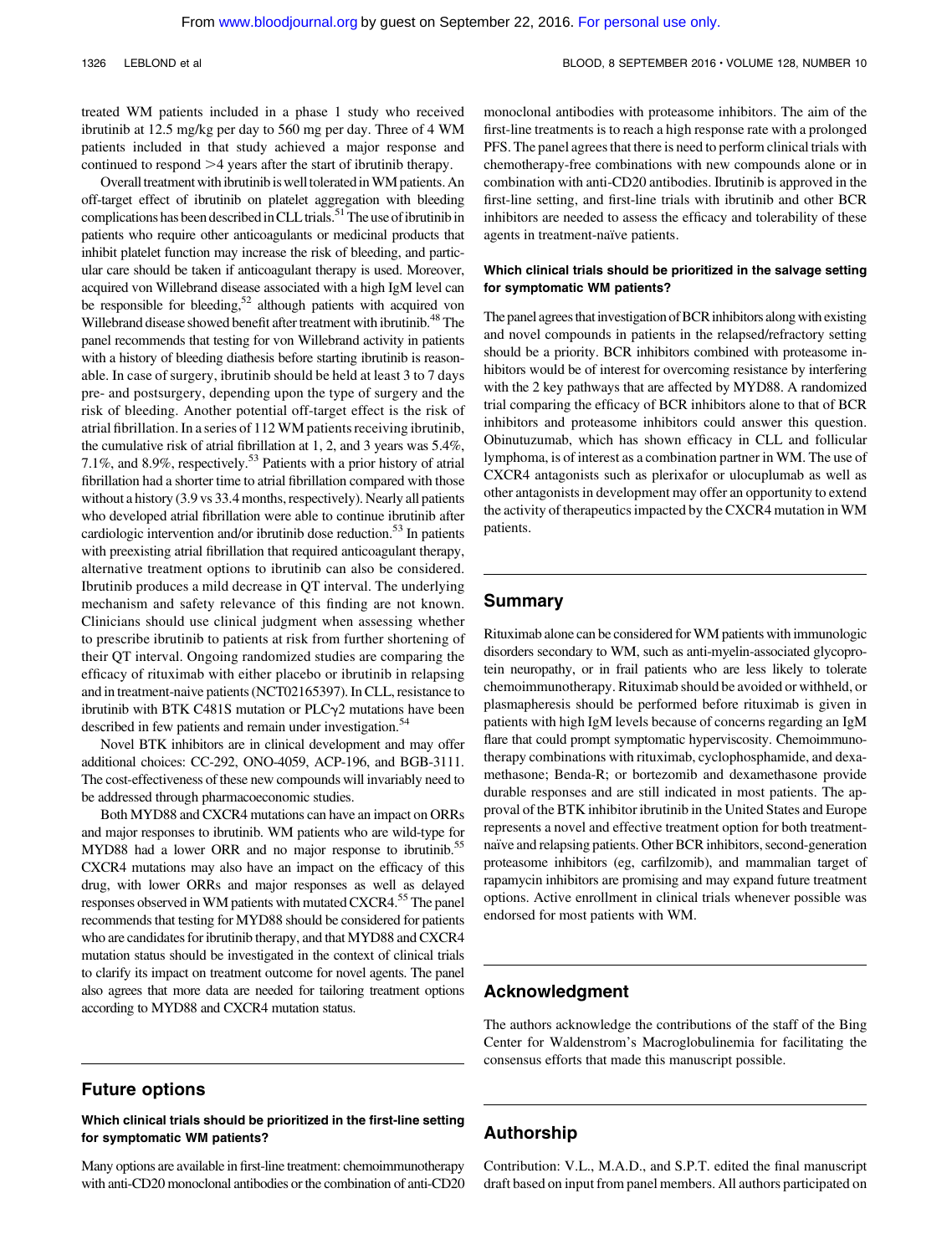consensus panel discussions that contributed to manuscript content and recommendations.

Conflict-of-interest disclosure: V.L. served as a speaker for, received research funding from, and consulted for Roche, Janssen Pharmaceuticals, Gilead Sciences, Bristol-Myers Squibb, GlaxoSmithKline, and MundiPharma; E.K. served as speaker for Janssen Pharmaceuticals, Onyx Pharmaceuticals, and Takeda Oncology; R.A. received research funding from Genentech, Seattle Genetics, Regeneron Pharmaceuticals, Kura Oncology, Infinity Pharmaceuticals, Merck, and Takeda Oncology and speaker honoraria from Genentech, Kyowa Hakko Kirin, Juno Therapeutics, and Forty Seven; C.B. received research funding from and consulted for Roche, Gilead Sciences, and Janssen Pharmaceuticals; J.J.C. received research funding from Takeda Oncology, Gilead Sciences, and Pharmacyclics and consulted for Otsuka Pharmaceuticals, Biogen Idec, and Alexion Pharmaceuticals; R.G.-S. received research funding and speaker honoraria from Novartis, Takeda Oncology, Amgen, Janssen Pharmaceuticals, Pharmacyclics, Hospira,

References

- 1. Swerdlow SH, Campo E, Harris NL, et al, eds. World Health Organization Classification of Tumours of Haematopoietic and Lymphoid Tissues. Lyon, France: IARC Press; 2008.
- 2. Owen RG, Treon SP, Al-Katib A, et al. Clinicopathological definition of Waldenstrom's macroglobulinemia: consensus panel recommendations from the Second International Workshop on Waldenstrom's Macroglobulinemia. Semin Oncol. 2003;30(2):110-115.
- 3. Kyle RA, Treon SP, Alexanian R, et al. Prognostic markers and criteria to initiate therapy in Waldenstrom's macroglobulinemia: consensus panel recommendations from the Second International Workshop on Waldenstrom's Macroglobulinemia. Semin Oncol. 2003;30(2): 116-120.
- 4. Gertz MA, Anagnostopoulos A, Anderson K, et al. Treatment recommendations in Waldenstrom's macroglobulinemia: consensus panel recommendations from the Second International Workshop on Waldenstrom's Macroglobulinemia. Semin Oncol. 2003;30(2):121-126.
- 5. Treon SP, Gertz MA, Dimopoulos M, et al. Update on treatment recommendations from the Third International Workshop on Waldenstrom's macroglobulinemia. Blood. 2006;107(9): 3442-3446.
- 6. Dimopoulos MA, Gertz MA, Kastritis E, et al. Update on treatment recommendations from the Fourth International Workshop on Waldenstrom's Macroglobulinemia. J Clin Oncol. 2009;27(1): 120-126.
- 7. Dimopoulos MA, Kastritis E, Owen RG, et al. Treatment recommendations for patients with Waldenström macroglobulinemia (WM) and related disorders: IWWM-7 consensus. Blood. 2014;124(9):1404-1411.
- 8. Rummel MJ, Niederle N, Maschmeyer G, et al; Study group indolent Lymphomas (StiL). Bendamustine plus rituximab versus CHOP plus rituximab as first-line treatment for patients with indolent and mantle-cell lymphomas: an openlabel, multicentre, randomised, phase 3 noninferiority trial. Lancet. 2013;381(9873): 1203-1210.
- 9. Buske C, Hoster E, Dreyling M, et al; German Low-Grade Lymphoma Study Group. The addition of rituximab to front-line therapy with CHOP (R-CHOP) results in a higher response rate and longer time to treatment failure in patients with lymphoplasmacytic lymphoma: results of a randomized trial of the German Low-Grade Lymphoma Study Group (GLSG). Leukemia. 2009;23(1):153-161.
- 10. Buske C, Leblond V. How to manage Waldenstrom's macroglobulinemia. Leukemia. 2013;27(4):762-772.
- 11. Buske C, Leblond V, Dimopoulos M, Kimby E, Jäger U, Dreyling M; ESMO Guidelines Working Group. Waldenstrom's macroglobulinaemia: ESMO Clinical Practice Guidelines for diagnosis, treatment and follow-up. Ann Oncol. 2013; 24(Suppl 6):vi155-vi159.
- 12. Buske C, Seymour JF. Immunochemotherapy in Waldenström macroglobulinemia - still the backbone of treatment. Leuk Lymphoma. 2015; 56(9):2489-2490.
- 13. Treon SP. How I treat Waldenström macroglobulinemia. Blood. 2015;126(6):721-732.
- 14. Treon SP, Agus DB, Link B, et al. CD20-directed antibody-mediated immunotherapy induces responses and facilitates hematologic recovery in patients with Waldenstrom's macroglobulinemia. J Immunother. 2001;24(3):272-279.
- 15. Gertz MA, Rue M, Blood E, Kaminer LS, Vesole DH, Greipp PR. Multicenter phase 2 trial of rituximab for Waldenström macroglobulinemia (WM): an Eastern Cooperative Oncology Group Study (E3A98). Leuk Lymphoma. 2004;45(10): 2047-2055.
- 16. Dimopoulos MA, Zervas C, Zomas A, et al. Treatment of Waldenström's macroglobulinemia with rituximab. J Clin Oncol. 2002;20(9): 2327-2333.
- 17. Treon SP, Emmanouilides C, Kimby E, et al; Waldenström's Macroglobulinemia Clinical Trials Group. Extended rituximab therapy in Waldenström's macroglobulinemia. Ann Oncol. 2005;16(1):132-138.
- 18. Treon SP, Branagan AR, Hunter Z, Santos D, Tournhilac O, Anderson KC. Paradoxical increases in serum IgM and viscosity levels following rituximab in Waldenstrom's macroglobulinemia. Ann Oncol. 2004;15(10): 1481-1483.
- 19. Ghobrial IM, Fonseca R, Greipp PR, et al; Eastern Cooperative Oncology Group. Initial immunoglobulin M 'flare' after rituximab therapy in patients diagnosed with Waldenstrom macroglobulinemia: an Eastern Cooperative Oncology Group Study. Cancer. 2004;101(11): 2593-2598.
- 20. Wolach O, Bairey O, Lahav M. Late-onset neutropenia after rituximab treatment: case series and comprehensive review of the literature. Medicine (Baltimore). 2010;89(5):308-318.
- 21. Wolach O, Shpilberg O, Lahav M. Neutropenia after rituximab treatment: new insights on a late

and Bristol-Myers Squibb; M.G. served as a speaker for Celgene, Novartis, Takeda Oncology, Onyx, and The Binding Site; E.K. received research funding from Pfizer, consulted for Baxalta and Gilead Sciences, and was a speaker for Janssen Pharmaceuticals and MundiPharma; G.M. was a speaker for Takeda Oncology, Janssen-Cilag, and Pfizer; M.C. M. consulted for Janssen Pharmaceuticals, Celgene, Takeda Oncology, Amgen, and Bristol-Myers Squibb; P.M. was a speaker for Janssen Pharmaceuticals; M.R. received research funding from Roche, Mundipharma, Janssen-Cilag, Amgen, and Gilead Sciences; S.P.T. received research funding from and consulted for Pharmacyclics and Janssen Pharmaceuticals; and M.A.D., received research funding from and consulted for Pharmacyclics, Janssen Pharmaceuticals, Celgene, Takeda Oncology, and Onyx. The remaining authors declare no competing financial interests.

Correspondence: Steven P. Treon, Dana-Farber Cancer Institute, Harvard Medical School, 450 Brookline Ave, Boston, MA 02215; e-mail: [steven\\_treon@dfci.harvard.edu](mailto:steven_treon@dfci.harvard.edu).

> complication. Curr Opin Hematol. 2012;19(1): 32-38.

- 22. Li SC, Chen YC, Evens AM, et al. Rituximabinduced late-onset neutropenia in newly diagnosed B-cell lymphoma correlates with Fc receptor FcγRIIIa 158(V/F) polymorphism. Am J Hematol. 2010;85(10):810-812.
- 23. Furman RR, Eradat H, DiRienzo CG, et al. A phase ii trial of ofatumumab in subjects with Waldenstrom's macroglobulinemia [abstract]. Blood. 2011;118(21). Abstract 3701.
- 24. Castillo JJ, Kanan S, Meid K, Manning R, Hunter ZR, Treon SP. Rituximab intolerance in patients with Waldenström macroglobulinaemia [published online ahead of print November 2, 2015]. Br J Haematol. doi:10.1111/bjh.13794.
- 25. Dimopoulos MA, Anagnostopoulos A, Kyrtsonis MC, et al. Primary treatment of Waldenström macroglobulinemia with dexamethasone, rituximab, and cyclophosphamide. J Clin Oncol. 2007;25(22):3344-3349.
- 26. Kastritis E, Gavriatopoulou M, Kyrtsonis MC, et al. Dexamethasone, rituximab, and cyclophosphamide as primary treatment of Waldenström macroglobulinemia: final analysis of a phase 2 study. Blood. 2015;126(11):1392-1394.
- 27. Treon SP, Branagan AR, Ioakimidis L, et al. Longterm outcomes to fludarabine and rituximab in Waldenström macroglobulinemia. Blood. 2009; 113(16):3673-3678.
- 28. Tedeschi A, Benevolo G, Varettoni M, et al. Fludarabine plus cyclophosphamide and rituximab in Waldenstrom macroglobulinemia: an effective but myelosuppressive regimen to be offered to patients with advanced disease. Cancer. 2012;118(2):434-443.
- 29. Tedeschi A, Ricci F, Goldaniga MC, et al. Fludarabine, cyclophosphamide, and rituximab in salvage therapy of Waldenström's macroglobulinemia. Clin Lymphoma Myeloma Leuk. 2013;13(2):231-234.
- 30. Souchet L, Levy V, Ouzegdouh M, et al; FILO (French Innovative Leukemia Organization). Efficacy and long-term toxicity of the rituximabfludarabine-cyclophosphamide combination therapy in Waldenstrom's macroglobulinemia. Am J Hematol. 2016;91(8):782-786.
- 31. Treon SP, Hanzis C, Tripsas C, et al. Bendamustine therapy in patients with relapsed or refractory Waldenström's macroglobulinemia. Clin Lymphoma Myeloma Leuk. 2011;11(1):133-135.
- 32. Tedeschi A, Picardi P, Ferrero S, et al. Bendamustine and rituximab combination is safe and effective as salvage regimen in Waldenström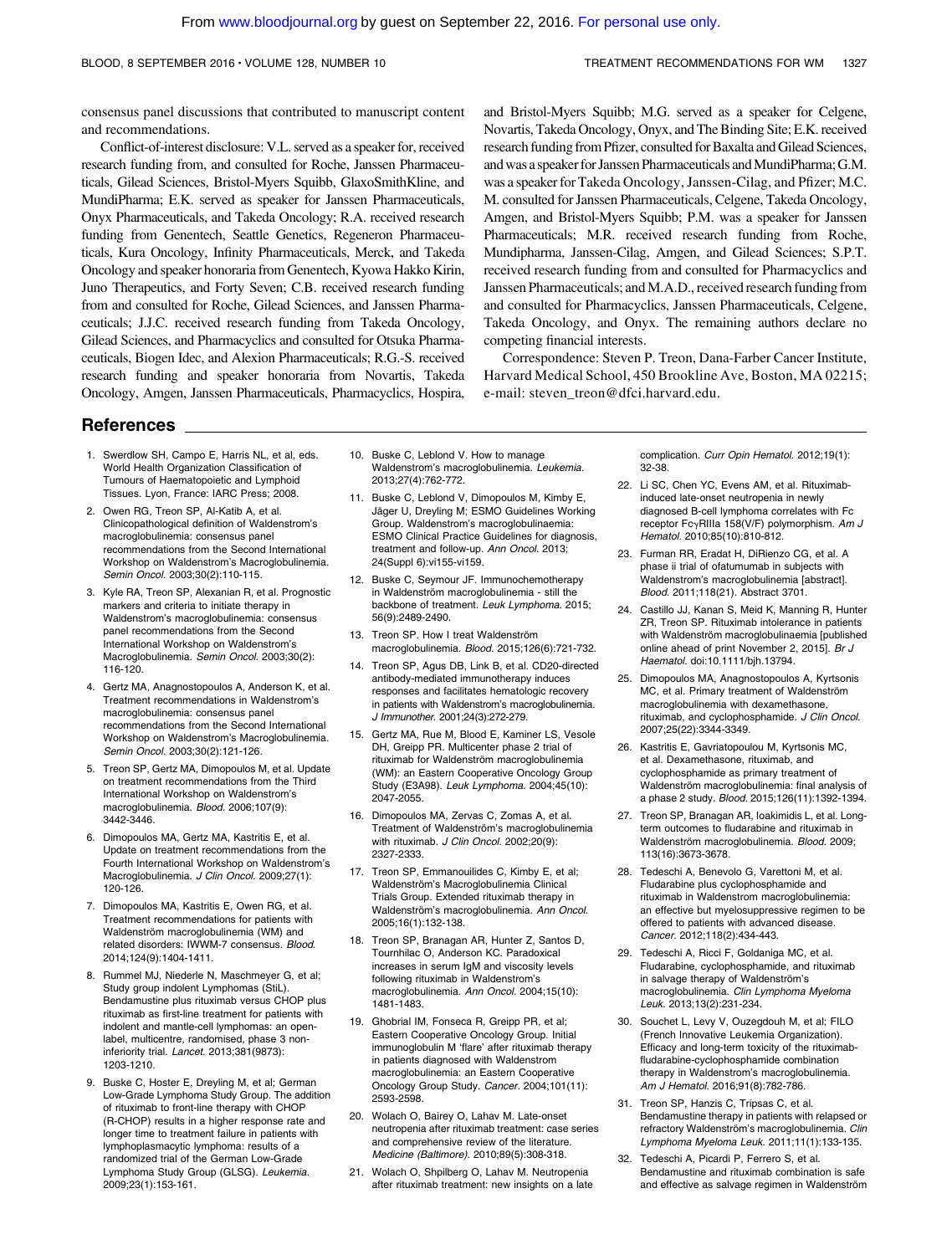macroglobulinemia. Leuk Lymphoma. 2015;56(9): 2637-2642.

- 33. Treon SP, Ioakimidis L, Soumerai JD, et al. Primary therapy of Waldenström macroglobulinemia with bortezomib, dexamethasone, and rituximab: WMCTG clinical trial 05-180. J Clin Oncol. 2009;27(23): 3830-3835.
- 34. Treon SP, Meid K, Gustine J, et al. Long-term outcome of a prospective study of bortezomib, dexamethasone and rituximab (BDR) in previously untreated, symptomatic patients with Waldenstrom's macroglobulinemia [abstract]. Blood. 2015;126(23). Abstract 1833.
- 35. Ghobrial IM, Xie W, Padmanabhan S, et al. Phase II trial of weekly bortezomib in combination with rituximab in untreated patients with Waldenström Macroglobulinemia. Am J Hematol. 2010;85(9): 670-674.
- 36. Ghobrial IM, Hong F, Padmanabhan S, et al. Phase II trial of weekly bortezomib in combination with rituximab in relapsed or relapsed and refractory Waldenstrom macroglobulinemia. J Clin Oncol. 2010;28(8):1422-1428.
- 37. Dimopoulos MA, García-Sanz R, Gavriatopoulou M, et al. Primary therapy of Waldenstrom macroglobulinemia (WM) with weekly bortezomib, low-dose dexamethasone, and rituximab (BDR): long-term results of a phase 2 study of the European Myeloma Network (EMN). Blood. 2013; 122(19):3276-3282.
- 38. Treon SP, Tripsas CK, Meid K, et al. Carfilzomib, rituximab, and dexamethasone (CaRD) treatment offers a neuropathy-sparing approach for treating Waldenström's macroglobulinemia. Blood. 2014; 124(4):503-510.
- 39. Treon SP, Hanzis C, Manning RJ, et al. Maintenance Rituximab is associated with improved clinical outcome in rituximab naïve patients with Waldenstrom Macroglobulinaemia who respond to a rituximab-containing regimen. Br J Haematol. 2011;154(3):357-362.
- 40. Kyriakou C, Boumendil A, Finel H, et al. Autologous stem cell transplantation (ASCT) for the treatment of patients with Waldenstrom's macroglobulinemia/lymphoplasmacytic lymphoma (WM/LPL). a risk factor analysis by the European Society for Blood and Marrow Transplantation (EBMT) Lymphoma Working Party [abstract]. Blood. 2014;124(21). Abstract 678.
- 41. Kyriakou C, Canals C, Cornelissen JJ, et al. Allogeneic stem-cell transplantation in patients with Waldenström macroglobulinemia: report from the Lymphoma Working Party of the European Group for Blood and Marrow Transplantation. J Clin Oncol. 2010;28(33):4926-4934.
- 42. Fouquet G, Guidez S, Petillon MO, et al. Lenalidomide is safe and active in Waldenström macroglobulinemia. Am J Hematol. 2015;90(11): 1055-1059.
- 43. Treon SP, Soumerai JD, Branagan AR, et al. Lenalidomide and rituximab in Waldenstrom's macroglobulinemia. Clin Cancer Res. 2009;15(1): 355-360.
- 44. Treon SP, Tripsas C, Warren D, et al. Phase I study of pomalidomide, dexamethasone, rituximab (PDR) in patients with Waldenstrom's macroglobulinemia [abstract]. Proceedings of the 12th International Conference on Malignant Lymphoma. June 19-22, 2013. Lugano, Switzerland. Abstract 536.
- 45. Ghobrial IM, Witzig TE, Gertz M, et al. Long-term results of the phase II trial of the oral mTOR inhibitor everolimus (RAD001) in relapsed or refractory Waldenstrom Macroglobulinemia. Am J Hematol. 2014;89(3):237-242.
- 46. Tripsas CK, Meid K, Patterson C, et al. Prospective, multicenter study of the mTOR inhibitor everolimus (RAD001) as primary therapy in Waldenstrom's macroglobulinemia [abstract]. Blood. 2013;122(21). Abstract 1822.
- 47. Ghobrial IM, Redd R, Armand P, et al. Phase I/II trial of everolimus in combination with bortezomib and rituximab (RVR) in relapsed/refractory

Waldenstrom macroglobulinemia. Leukemia. 2015;29(12):2338-2346.

- 48. Treon SP, Tripsas CK, Meid K, et al. Ibrutinib in previously treated Waldenström's macroglobulinemia. N Engl J Med. 2015;372(15): 1430-1440.
- 49. Dimoupoulos MA, Trotman J, Tedeschi A, et al. Ibrutinib therapy in rituximab-refractory patients with Waldenström's macroglobulinemia: initial results from an international, multicenter, open-label phase 3 substudy (INNOVATE™) [abstract]. Blood. 2015;126(23). Abstract 2745.
- 50. Furman R, Bilotti E, Graef T. Single-agent ibrutinib demonstrates long-term activity and safety in patients with relapsed/refractory Waldenstrom's macroglobulinemia [abstract]. Haematologica. 2015;100(s1):705. Abstract PB1786.
- 51. Levade M, David E, Garcia C, et al. Ibrutinib treatment affects collagen and von Willebrand factor-dependent platelet functions. Blood. 2014; 124(26):3991-3995.
- 52. Hivert B, Caron C, Petit S, et al. Clinical and prognostic implications of low or high level of von Willebrand factor in patients with Waldenstrom macroglobulinemia. Blood. 2012;120(16): 3214-3221.
- 53. Gustine JN, Meid K, Dubeau TE, Treon SP, Castillo JJ. Atrial fibrillation associated with ibrutinib in Waldenström macroglobulinemia. Am J Hematol. 2016;91(6):E312-E313.
- 54. Woyach JA, Furman RR, Liu TM, et al. Resistance mechanisms for the Bruton's tyrosine kinase inhibitor ibrutinib. N Engl J Med. 2014; 370(24):2286-2294.
- 55. Treon SP, Xu L, Hunter Z. MYD88 Mutations and Response to Ibrutinib in Waldenström's Macroglobulinemia. N Engl J Med. 2015;373(6): 584-586.